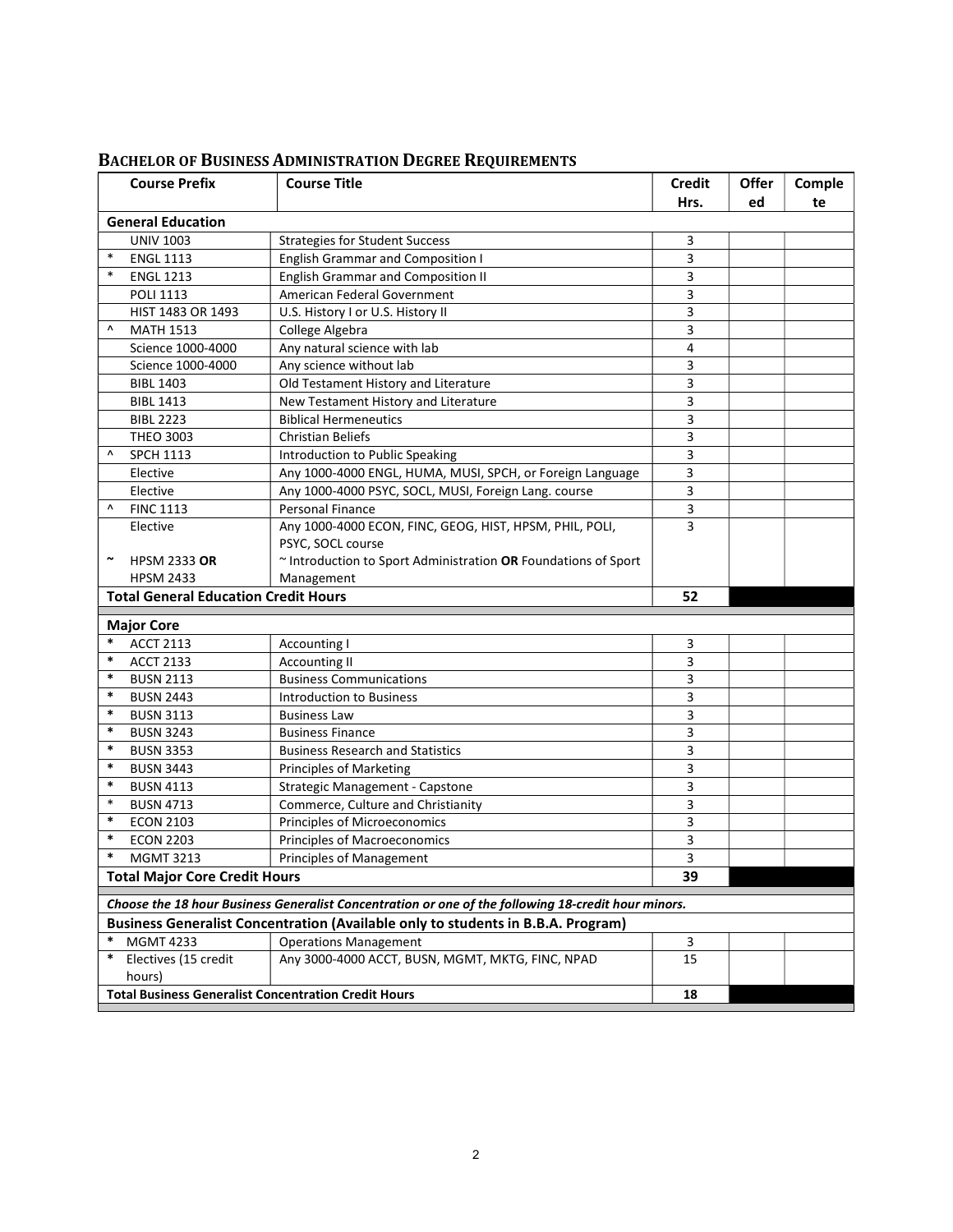| <b>GENERAL BUSINESS MINOR (AVAILABLE TO STUDENTS NOT IN THE B.B.A. PROGRAM)</b> |                                                        |  |  |  |
|---------------------------------------------------------------------------------|--------------------------------------------------------|--|--|--|
| <b>ACCT 2113</b>                                                                | Accounting I                                           |  |  |  |
| <b>BUSN 3133</b>                                                                | <b>Business Law</b>                                    |  |  |  |
| <b>BUSN 3243</b>                                                                | <b>Business Finance</b>                                |  |  |  |
| <b>BUSN 3443</b>                                                                | <b>Principles of Marketing</b>                         |  |  |  |
| <b>BUSN 4113</b>                                                                | <b>Strategic Management</b>                            |  |  |  |
| <b>MGMT 3213</b>                                                                | <b>Principles of Management</b>                        |  |  |  |
|                                                                                 | <b>Total General Business Minor Credit Hours</b><br>18 |  |  |  |
|                                                                                 |                                                        |  |  |  |

| <b>LEADERSHIP MINOR (AVAILABLE TO ALL DEGREE-SEEKING STUDENTS)</b> |                                                  |  |  |  |
|--------------------------------------------------------------------|--------------------------------------------------|--|--|--|
| <b>BUSN 3013</b>                                                   | Foundations of Leadership                        |  |  |  |
| <b>BUSN 3343</b>                                                   | Principles of Servant Leadership                 |  |  |  |
| <b>MGMT 4313</b>                                                   | Leadership and Ethics                            |  |  |  |
| <b>MGMT 4173</b>                                                   | <b>International Management</b>                  |  |  |  |
| <b>NPAD 4213</b>                                                   | Leadership for Nonprofit Organizations           |  |  |  |
| Elective                                                           | Any 3000-4000 ACCT, BUSN, FINC, MGMT, MKTG, NPAD |  |  |  |
| <b>Total Leadership Minor Credit Hours</b>                         |                                                  |  |  |  |
|                                                                    |                                                  |  |  |  |

| <b>MANAGEMENT MINOR</b> |                                                  |  |  |  |
|-------------------------|--------------------------------------------------|--|--|--|
| <b>MGMT 3413</b><br>*   | <b>Organizational Behavior</b>                   |  |  |  |
| <b>MGMT 4173</b><br>∗   | <b>International Management</b>                  |  |  |  |
| <b>MGMT 4213</b><br>∗   | Human Resources Administration                   |  |  |  |
| <b>MGMT 4233</b><br>*   | <b>Operations Management</b>                     |  |  |  |
| *<br><b>MGMT 4443</b>   | <b>Business Information Systems</b>              |  |  |  |
| Elective                | Any 3000-4000 ACCT, BUSN, FINC, MGMT, MKTG, NPAD |  |  |  |
|                         | <b>Total Management Minor Credit Hours</b><br>18 |  |  |  |
|                         |                                                  |  |  |  |

| <b>MARKETING MINOR</b>                    |                                                  |  |  |
|-------------------------------------------|--------------------------------------------------|--|--|
| <b>MKTG 3143</b><br>*                     | <b>Consumer and Market Behavior</b>              |  |  |
| <b>MKTG 3153</b><br>*                     | <b>Promotional Strategies</b>                    |  |  |
| <b>MKTG 3163</b>                          | Sales                                            |  |  |
| <b>MKTG 4613</b>                          | <b>International Marketing</b>                   |  |  |
| <b>MGMT 4233</b><br>*                     | <b>Operations Management</b>                     |  |  |
| Elective                                  | Any 3000-4000 ACCT, BUSN, FINC, MGMT, MKTG, NPAD |  |  |
| <b>Total Marketing Minor Credit Hours</b> |                                                  |  |  |